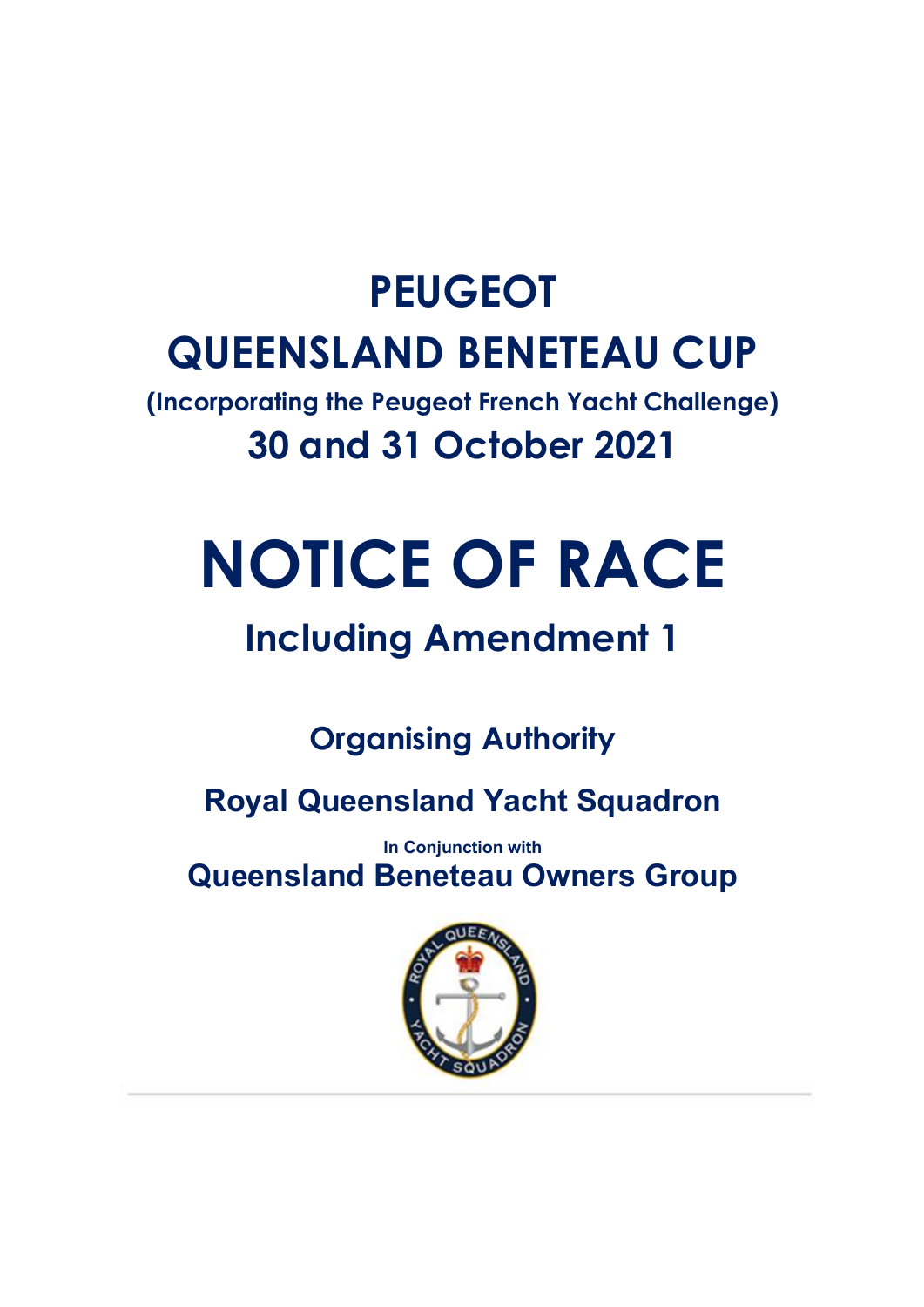We would like to acknowledge the support of our sponsors. Please support them by clicking on their logos below and visiting their websites.



<u>АМ</u> ON.







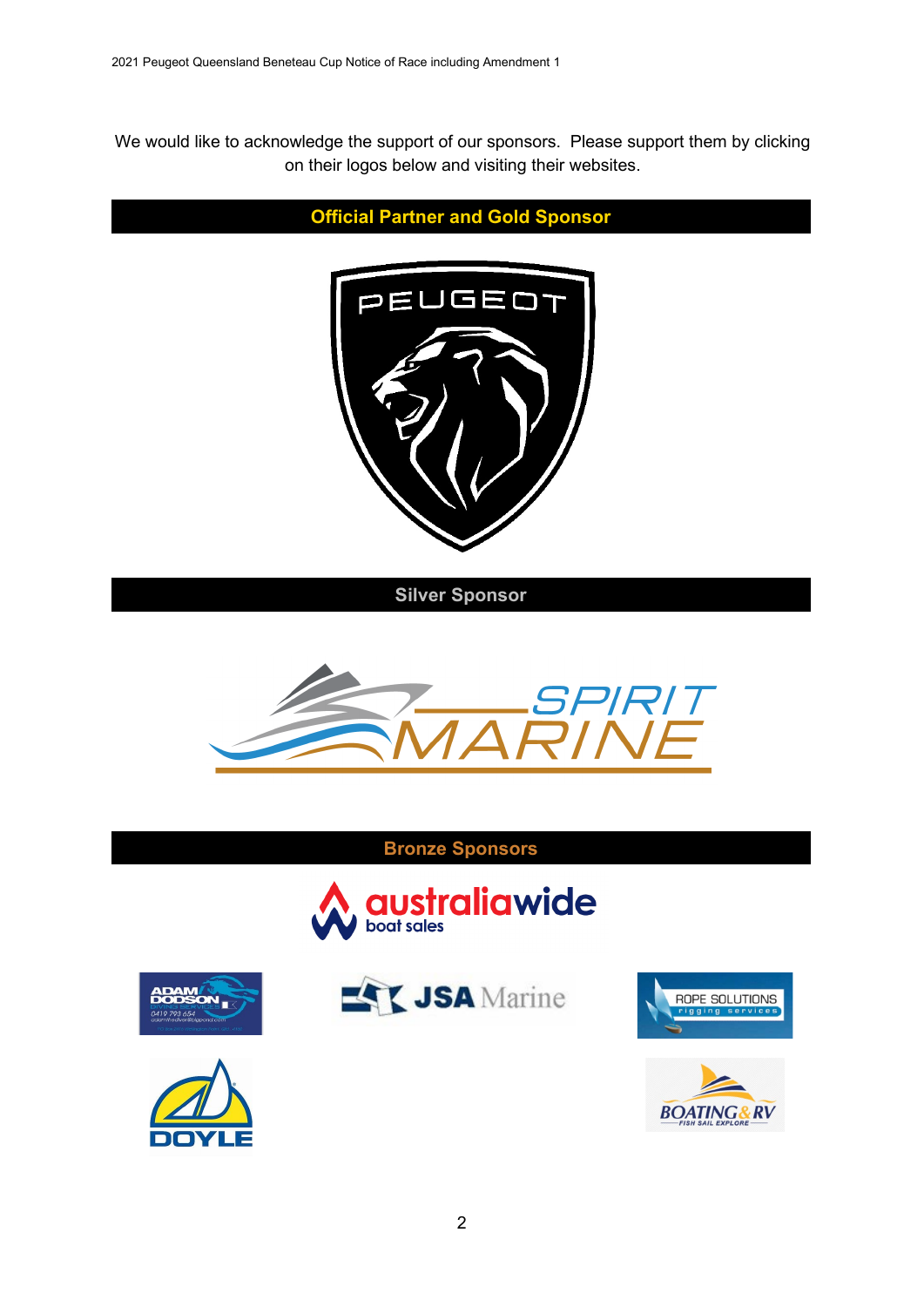# **1 RULES**

- **1.1** The regatta will be governed by the rules as defined in the 2021 2024 Racing Rules of Sailing.
- **1.2** The prescriptions and special regulations of Australia Sailing (AS) Part 1 Category 5 will apply.

#### **2 ADVERTISING**

**2.1** Boats may be required to display advertising chosen and supplied by the organizing authority.

#### **3 ELIGIBILITY AND ENTRY**

- **3.1** The Peugeot Queensland Beneteau Cup is open to all Beneteau Yachts. Your entry fee for the Peugeot Queensland Beneteau Cup will include entry in the French Yacht Challenge.
- **3.2** The French Yacht Challenge is open to all French Yachts.<br>**3.3** Eligible boats may enter online at https://www.rgys.com
- **3.3** Eligible boats may enter online at [https://www.rqys.com.au/peugeot](https://www.rqys.com.au/peugeot-queensland-beneteau-cup-incorporating-the-peugeot-french-yacht-challenge)[queensland-beneteau-cup-incorporating-the-peugeot-french-yacht-challenge](https://www.rqys.com.au/peugeot-queensland-beneteau-cup-incorporating-the-peugeot-french-yacht-challenge) .
- **3.4** Entries close at 1500 hours on Tuesday 26 October 2021.
- **3.5** Late entries will be accepted upon payment of the late entry fee.<br>**3.6** Yachts withdrawing their entry prior to close of entry will have the
- **3.6** Yachts withdrawing their entry prior to close of entry will have their fees refunded. After close of entry, refunds will be at the discretion of the Beneteau Regatta Committee.
- **3.7** Nominated division may be changed up until 1700 hours on Thursday 28 October 2021. No changes will be accepted after that date.
- **3.8** A contact person and mobile number for each yacht is to be nominated.

# **4 FEES**

- **4.1** The Entry Fee for the Peugeot Queensland Beneteau Cup is \$100 and the Late Entry Fee is \$120.
- **4.2** The Entry Fee for the Peugeot French Yacht Challenge is \$50 and the Late Entry Fee is \$60.
- **4.3** If participation in the event is prevented due to COVID-19 restrictions 90% of the entry fee will be refunded upon a written request.

#### **5 SCHEDULE**

- **5.1** The schedule of events for the Regatta is set out in the table below.
- **5.2** The trophy presentation may be held earlier than indicated in the table below. If so registered contacts for competing yachts will be notified by SMS.
- **5.3** A yacht entered in the Rally Division may start at any time in the Starting Window. The Race Committee vessel will record each boats start time. The Starting Window shall be a 5 minute period commencing at the warning signal.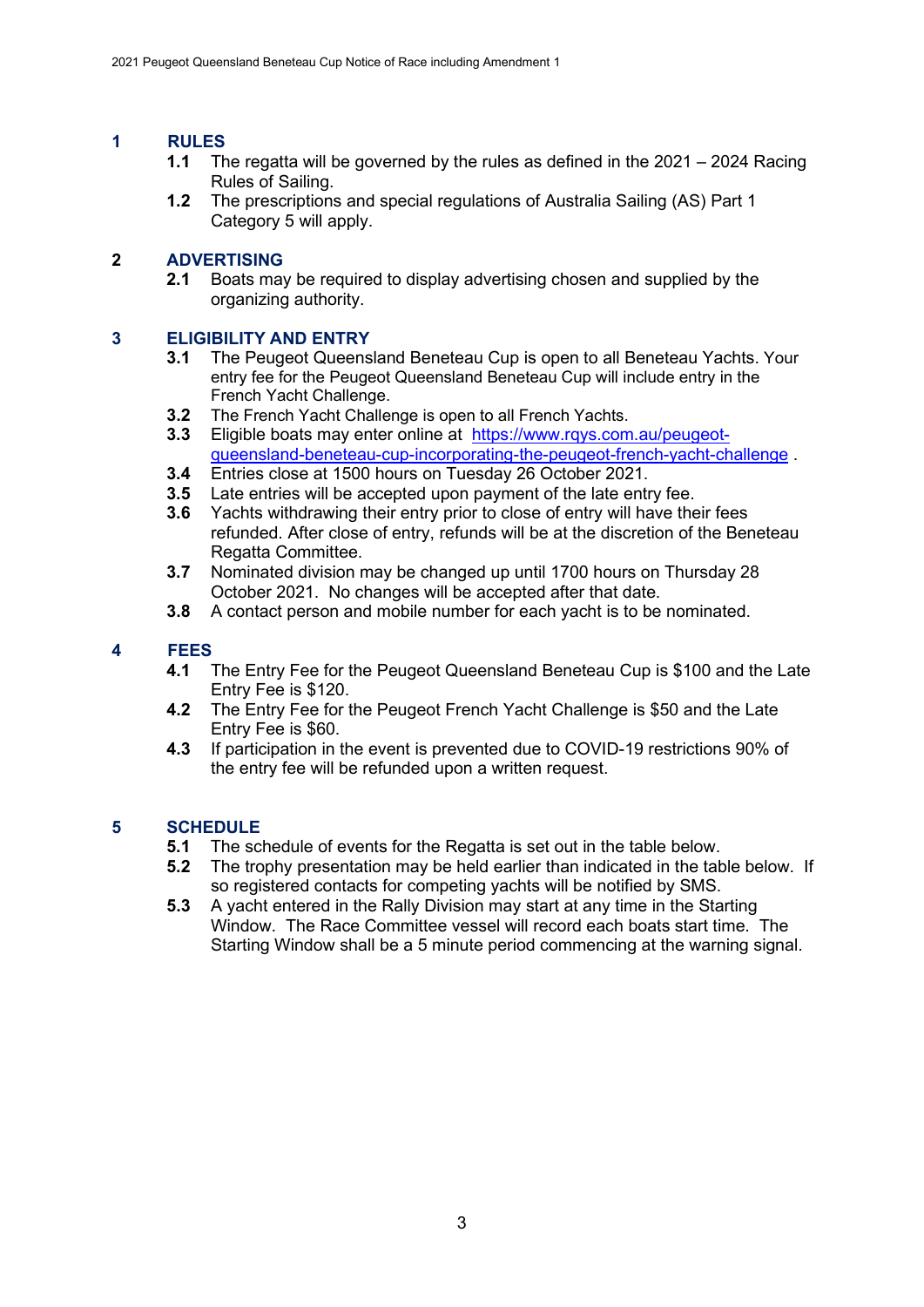| <b>Date</b>                   | <b>Event</b>                                                                                     | <b>Warning Signal</b> |
|-------------------------------|--------------------------------------------------------------------------------------------------|-----------------------|
| Saturday 30<br><b>October</b> | Registration (by calling the start boat on VHF<br>Channel 72)                                    | 0930 to 0950          |
|                               | Peugeot Queensland Beneteau Cup Race 1                                                           |                       |
|                               | <b>Rally Division</b>                                                                            | Warning signal -      |
|                               |                                                                                                  | 0955                  |
|                               |                                                                                                  | Starting window -     |
|                               |                                                                                                  | 0955 to 1000          |
|                               | <b>Cruising Spinnaker Division</b><br>$\bullet$                                                  | 1015                  |
|                               | Double Handed Division                                                                           | 1015                  |
|                               | <b>Performance Division</b>                                                                      | 1030                  |
|                               |                                                                                                  |                       |
| Sunday 31<br><b>October</b>   | Spirit Marine Breakfast (Refer to section below on<br>Social functions for more details)         | 0830 to 0930          |
|                               | Parade for Best Dressed French Crew                                                              |                       |
|                               | Peugeot Queensland Beneteau Cup Race 2 and<br>Peugeot French Yacht Challenge:                    |                       |
|                               | <b>Rally Division</b>                                                                            | Warning signal -      |
|                               |                                                                                                  | 1025                  |
|                               |                                                                                                  | Starting window -     |
|                               |                                                                                                  | 1025 to 1030          |
|                               | <b>Cruising Spinnaker Division</b>                                                               | 1045                  |
|                               | Double Handed Division<br>٠                                                                      | 1045                  |
|                               | <b>Performance Division</b>                                                                      | 1100                  |
|                               | Trophy Presentation at RQYS - complementary<br>finger food and drinks at competitors own expense | 1600                  |

**5.4** The above timings and format for social functions are subject to change in response to any COVID restrictions.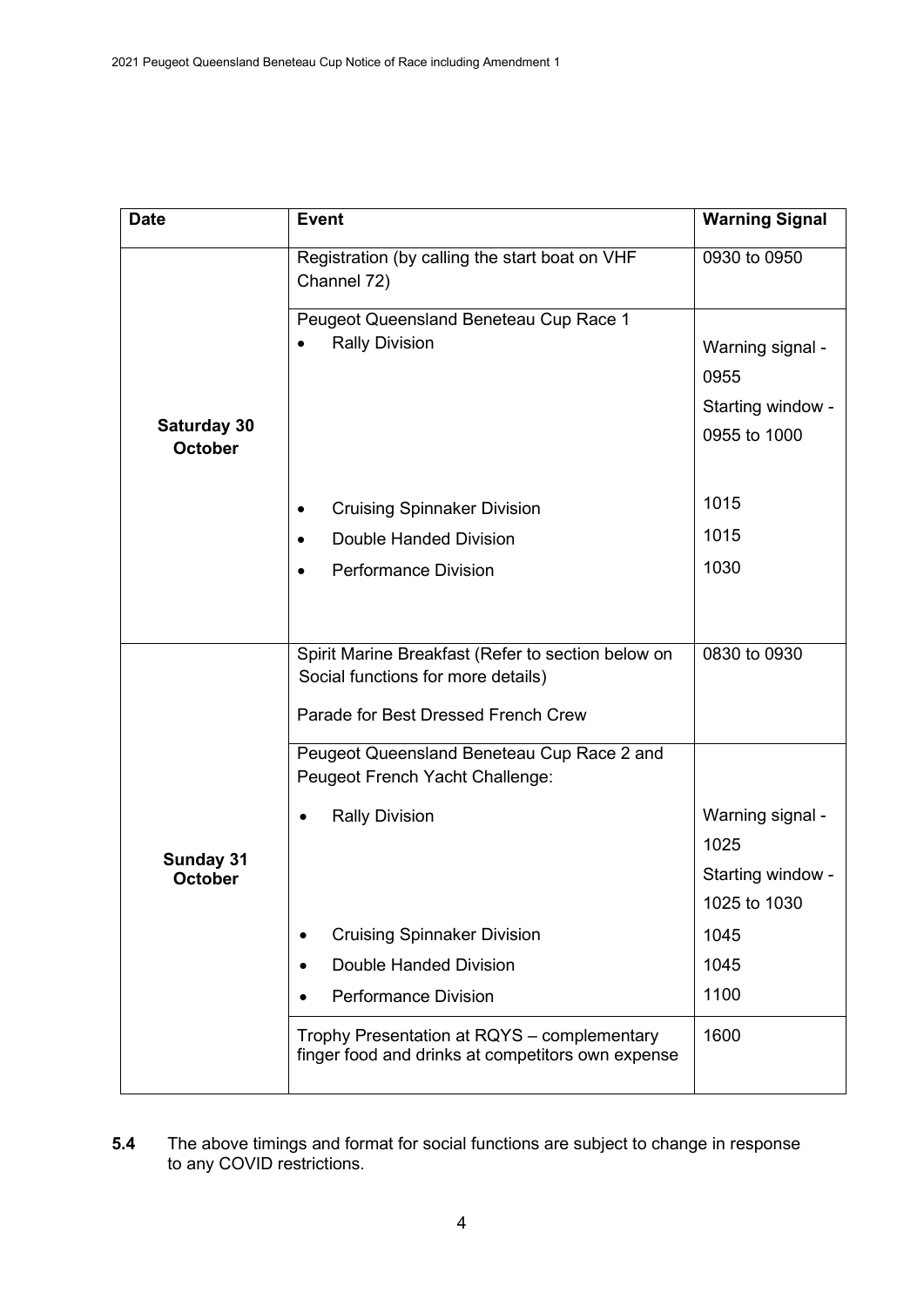# **6 DIVISIONS & MEASUREMENT**

- **6.1** There will be no measurement for this regatta.<br>**6.2** The regatta will be run on Performance Based
- **6.2** The regatta will be run on Performance Based Handicap System and an initial handicap will be calculated by the Regatta Committee using historical data for each boat.
- **6.3** Yachts can nominate to sail in either of four divisions:

## **6.3.1 Rally Division**

- Rally Division yachts will have a separate start time to the other divisions and may sail a different course
- **6.3.2 Cruising Spinnaker:**
	- 6.3.2.1 Cruising Spinnaker yachts will have a separate start time to the other divisions and may sail a different course
- **6.3.3 Performance**

#### **6.3.4 Double Handed**

**6.4** No changes to Divisions will be accepted after 1700 hours on Thursday 28 October 2021.

#### **7 SAILING INSTRUCTIONS**

**7.1** The Sailing Instructions will be available after 1600 hours on Wednesday 20 October 2021 online at https://www.rqys.com.au/keelboat-racing/. As there is no briefing competitors will not be provided with a hard copy of the Sailing Instructions.

#### **8 VENUE**

- **8.1** Attachment A shows the location of the regatta harbour.
- **8.2** Attachment B shows the location of the racing areas.

#### **9 THE COURSES**

**9.1** The courses to be sailed will be passage races as listed in the Sailing Instructions.

#### **10 PENALTY SYSTEM**

**10.1** Rule 44.1 is changed so that the Two-Turns Penalty is replaced by the One-Turn Penalty.

#### **11 HANDICAPS AND SCORING**

- **11.1** Scoring and handicapping will be defined by the "Sailsys" system. SailSys is an online race management system.
- **11.2** For further information regarding handicaps and scoring at [https://www.sailsys.com.au](https://www.sailsys.com.au/)
- **11.3** SailSys applies the Racing Rules of Sailing Low Point System for scoring.
- **11.4** For the Peugeot Queensland Beneteau Cup two races are required to be completed to constitute a Series.

#### **12 RADIO COMMUNICATION**

Except in an emergency, a boat shall neither make radio transmissions while racing nor receive radio communications not available to all boats. This restriction applies also to mobile telephones.

#### **13 BERTHING**

For RQYS Marina Berths, please contact the RQYS Marina Office on 3396 8666 during business hours.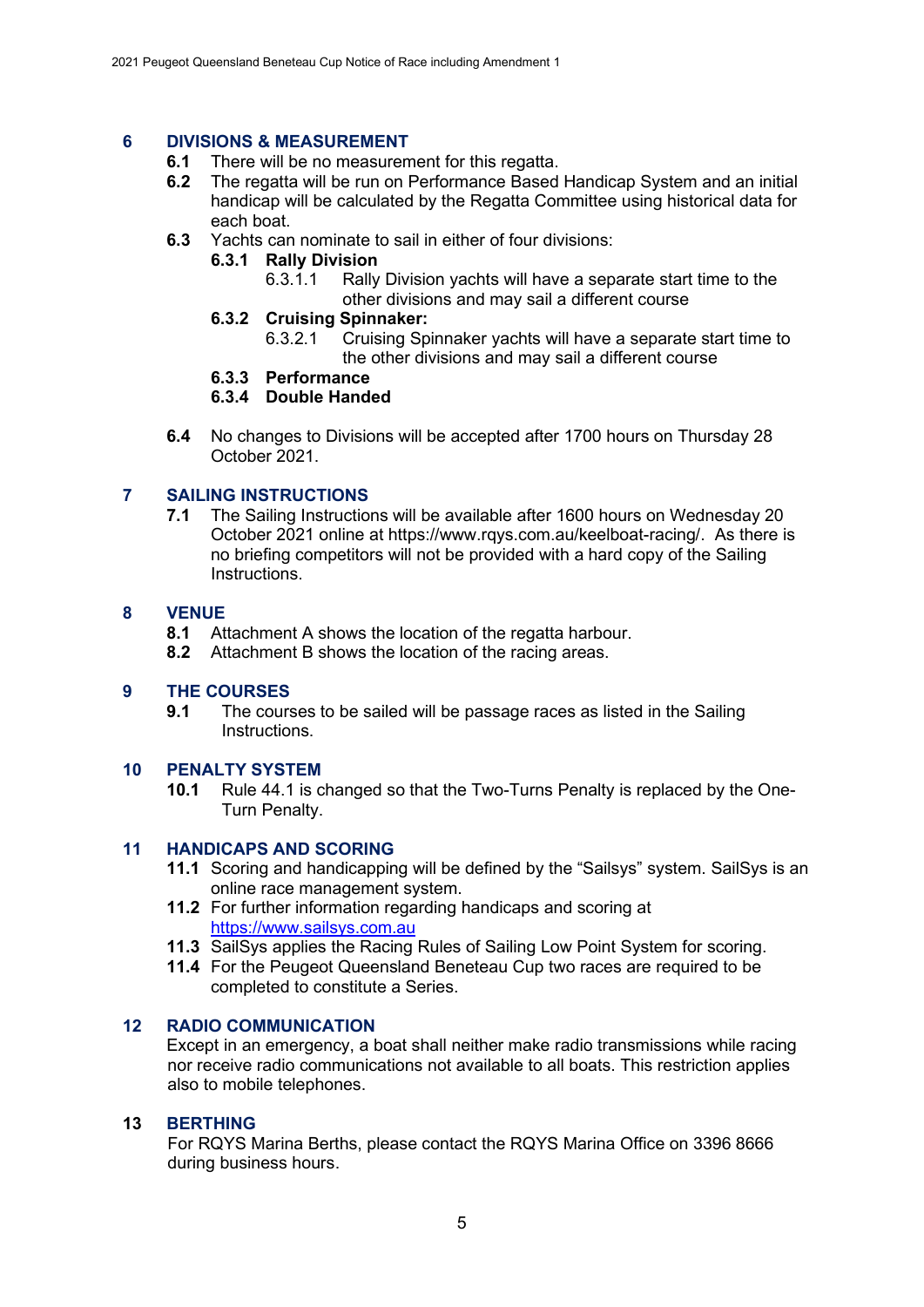#### **14 PRIZES**

Trophies will be given on the Sunday as follows for the following Divisions:

- Rally, Cruising Spinnaker and Performance for the Peugeot Queensland Beneteau Cup
- Rally, Cruising Spinnaker, Double Handed and Performance for the Peugeot French Yacht Challenge

Prizes will be given for Best Dressed French Crew and Best French Themed Yacht

#### **15 DISCLAIMER OF LIABILITY**

Competitors participate in the regatta entirely at their own risk. See Rule 3, Decision to Race. The organizing authority will not accept any liability for material damage or personal injury or death sustained in conjunction with or prior to, during, or after the regatta.

#### **16 INSURANCE**

Each participating boat shall be insured with valid third-party liability insurance with a minimum cover of AUD \$10,000,000 per incident or the equivalent.

#### **17 FURTHER INFORMATION**

For further information contact:

#### *RQYS Sailing Office*

Mark Dingley

- P: 07 3396 8666
- F: 07 3393 4100

E: [sailing@rqys.com.au](mailto:sailing@rqys.com.au)

W: https://www.rqys.com.au/keelboat-racing/

#### *Queensland Beneteau Owners Group*

Rod Johannessen<br>M: 0400 950 5

- M:  $0400\,950\,587$ <br>F: rod@demc.ne
- rod@demc.net.au

#### **18 ADDITIONAL INFORMATION**

#### **18.1 ACCOMMODATION**

A listing of onsite and offsite accommodation is online at <http://www.rqys.com.au/about/our-locations/manly/>

#### **18.2 RESULTS**

During the regatta results will be posted on the RQYS Marine Sports section of the website.

RQYS Results - <http://www.rqys.com.au/result/>

RQYS Website - http://www.rqys.com.au/

RQYS Sailing - <https://www.rqys.com.au/keelboat-racing/>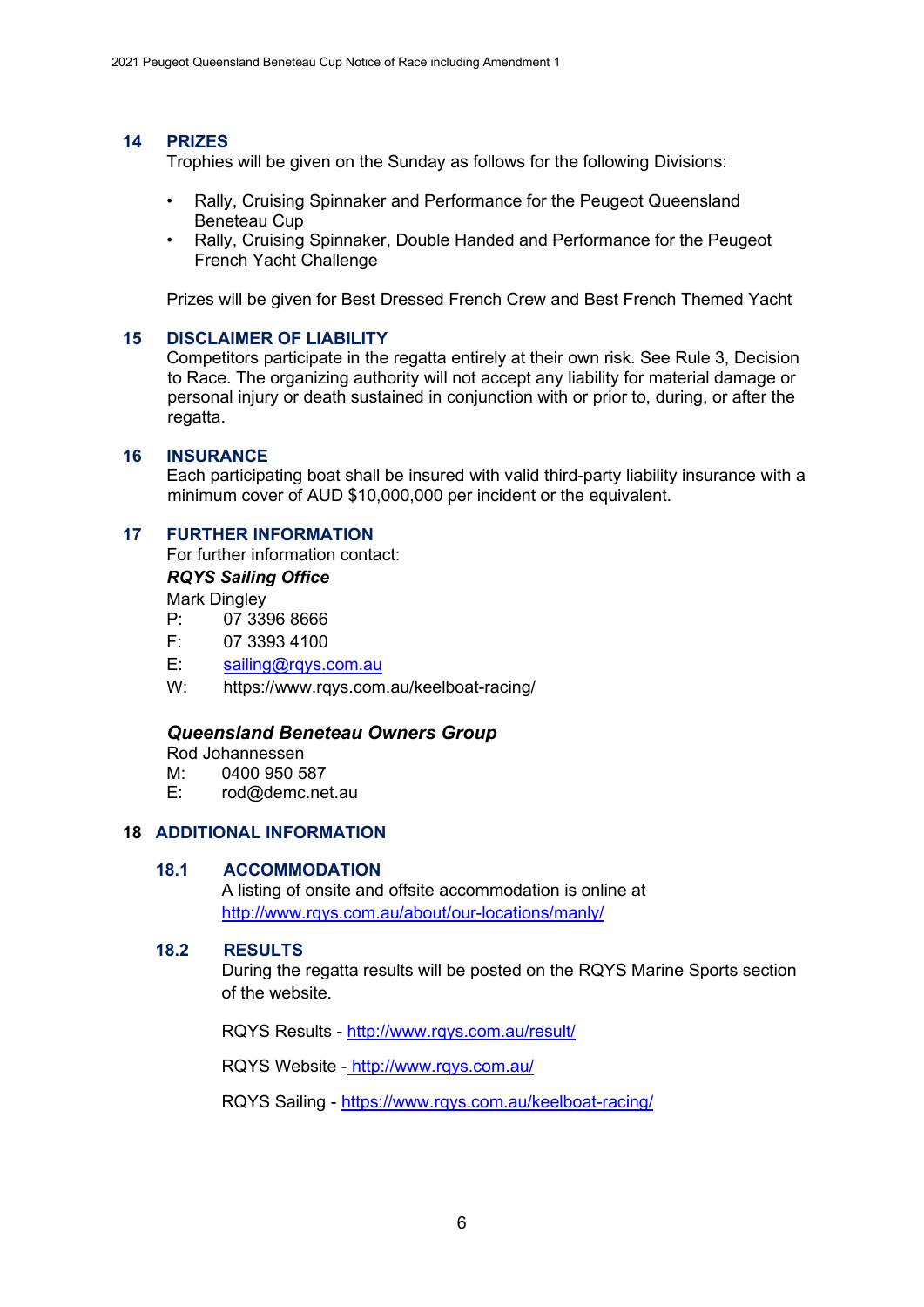# **SOCIAL FUNCTIONS**

#### **Sunday 31 October 2021**

#### 0830 - 0930 **Spirit Marine Breakfast** including the Parade for Best Dressed French Crew

Tickets for breakfast are \$20 per person for the first 100 people to register and \$35 per person thereafter

This is a ticketed event and tickets can not be purchased on the day. More information will be available in closer to the Regatta weekend on how to purchase tickets

Breakfast and the Parade for the Best Dressed French Crew will be in The Girdis Room

- 1600 Complementary finger food and drinks at competitors own expense in The Girdis Room.
- 1630 Trophy Presentation in The Girdis Room for: Trophies will be given on the Sunday as follows for the following Divisions:
	- Rally, Cruising Spinnaker and Performance for the Peugeot Queensland Beneteau Cup
	- Rally, Cruising Spinnaker, Double Handed and Performance for the Peugeot French Yacht Challenge

Prizes will be given for Best Dressed French Crew and Best French Themed Yacht.

The Trophy Presentations may commence earlier than shown above, in which case the registered contacts for competing yachts will be notified by SMS.

The timing and format for social functions is subject to change in response to any COVID restrictions.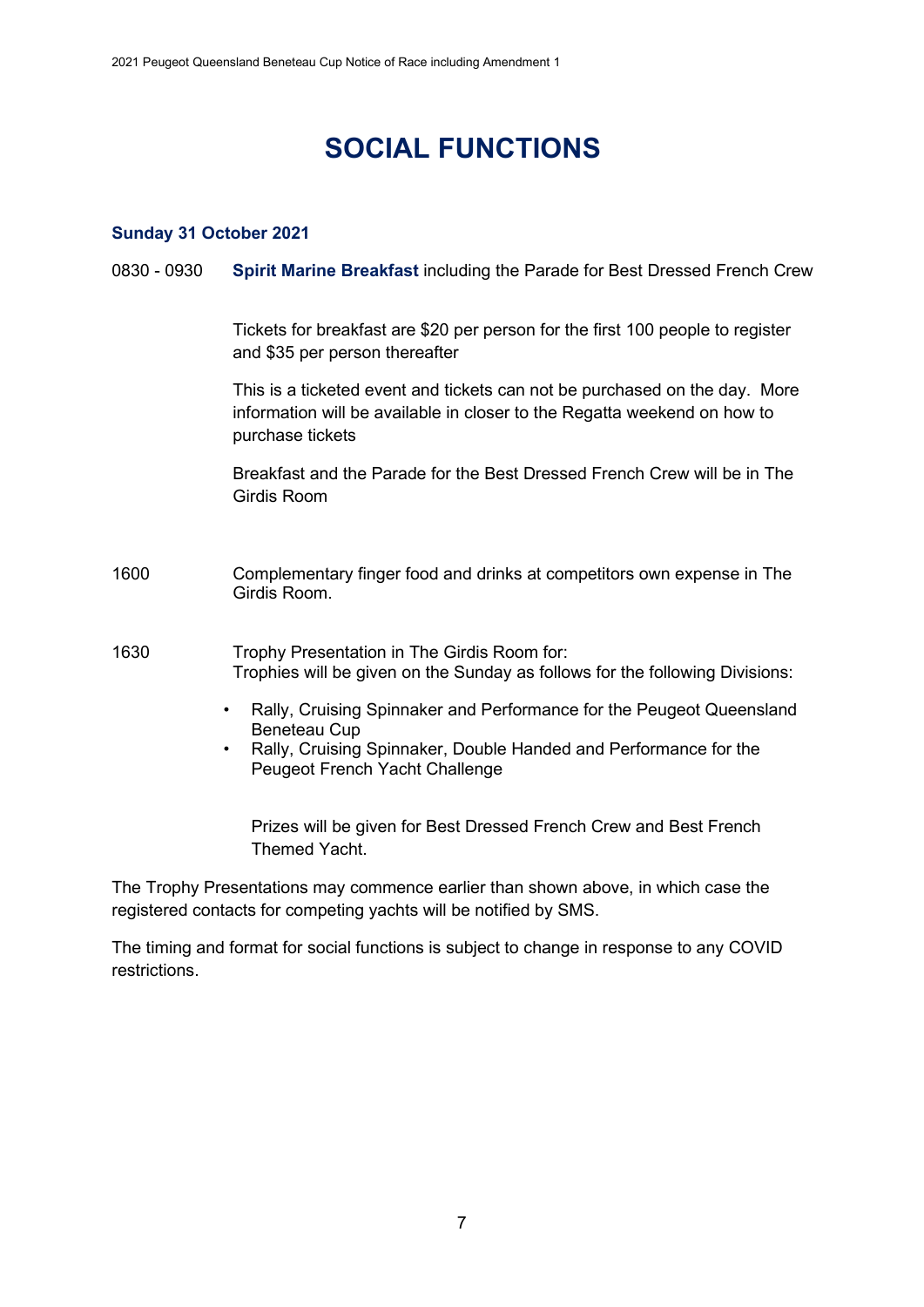# ATTACHMENT A

### REGATTA HARBOUR